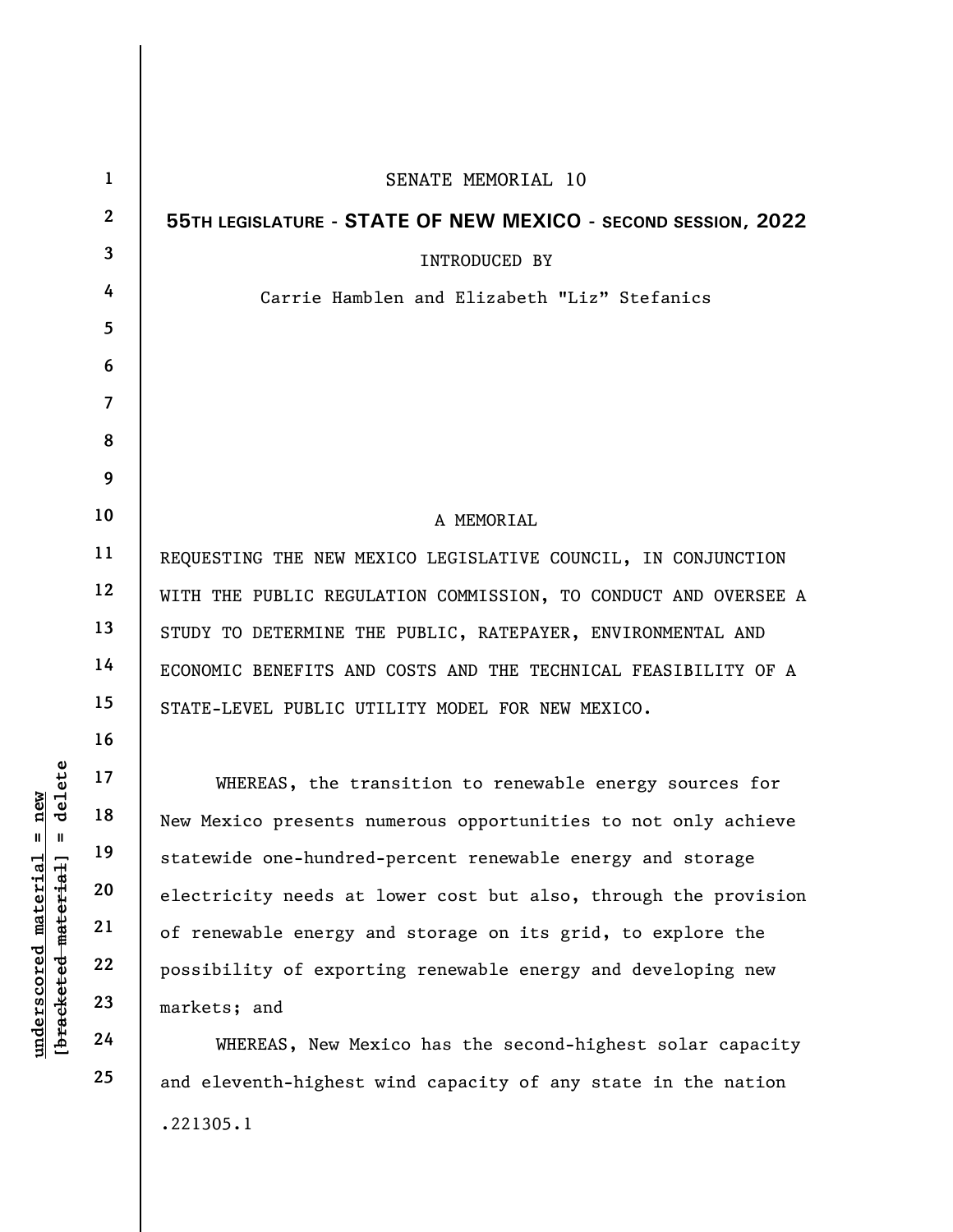and has the ability to deliver terawatts of energy to western states such as California and Arizona, which require a onehundred-percent clean energy supply by 2045; and

WHEREAS, the legislature established the New Mexico renewable energy transmission authority in 2007 to facilitate development of electric transmission and storage projects; and

WHEREAS, the New Mexico renewable energy transmission authority found that:

9 10 11 12 A. New Mexico has the potential to develop one hundred thirty-seven thousand megawatts of wind energy and eight hundred twenty-four thousand megawatts of solar energy on state trust and private lands;

B. the total investment in the development, construction and operation of new renewables and transmission ranges from nine billion three hundred million dollars (\$9,300,000,000) to eleven billion two hundred million dollars (\$11,200,000,000) through 2032; and

C. three thousand seven hundred development and construction jobs will be created by 2032, with eight hundred permanent jobs in the future; and

underscored material = new [bracketed material] = delete WHEREAS, in the 2021 regular legislative session, the New Mexico legislature passed Senate Bill 112, which created the sustainable economy task force and developed a plan to transition the state's economy from over-dependence on extractive industries; and

.221305.1

1

2

3

4

5

6

7

8

13

14

15

16

17

18

19

20

21

22

23

24

25

 $- 2 -$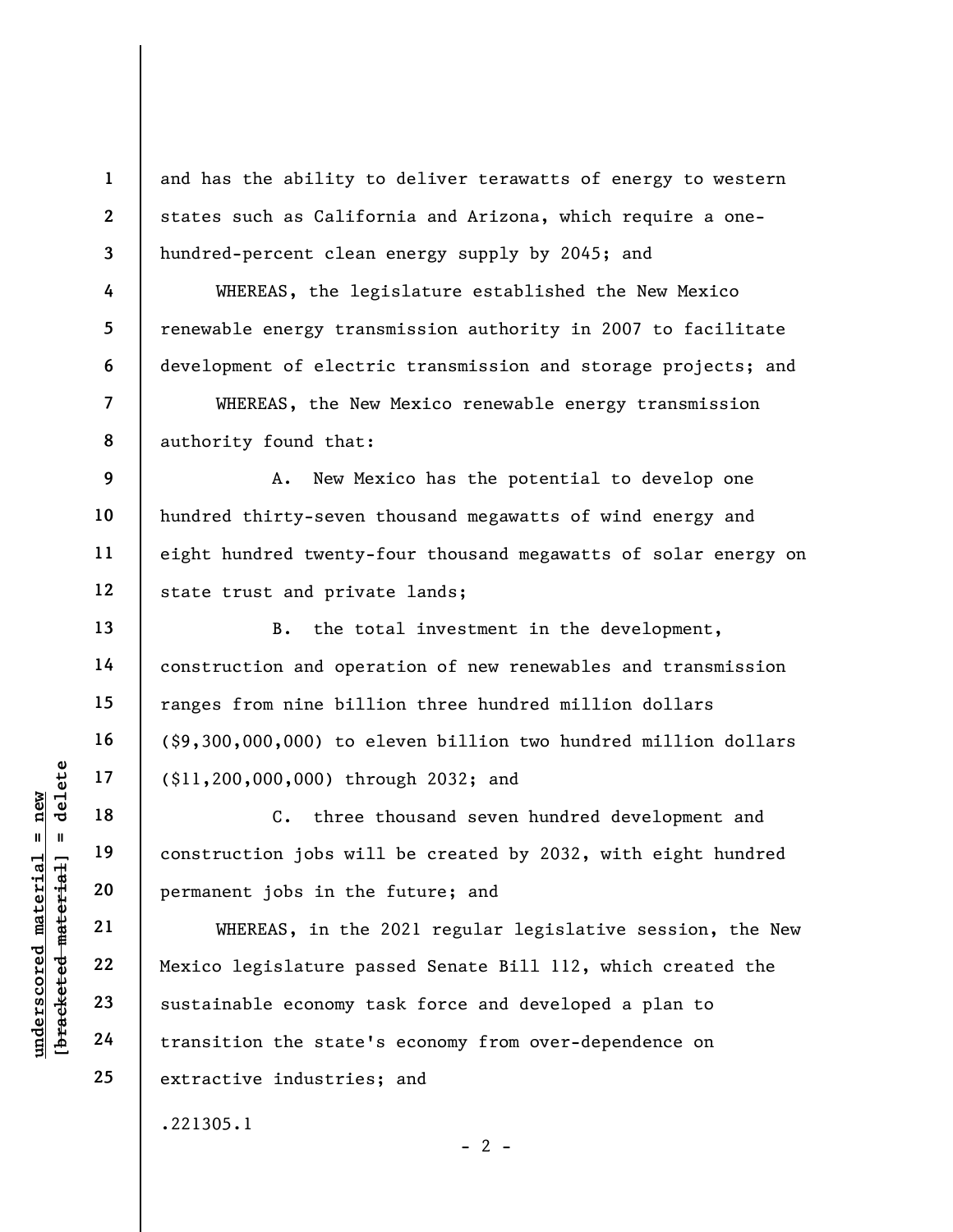WHEREAS, a workforce solutions department study overwhelmingly supports the diversification of the state's economy and recommends procurement of as much of the state's electricity from wind and solar energy as possible; and

WHEREAS, despite only ten percent of electricity in the United States coming from public power facilities, approximately forty percent of this electricity was generated from non-carbon-emitting sources; and

WHEREAS, public power utilities generate more than sixty billion dollars (\$60,000,000,000) in annual revenue and invest more than two billion dollars (\$2,000,000,000) annually directly back into their communities; and

WHEREAS, public power utilities invest this revenue back into their communities through payments in lieu of taxes, providing local jobs with great benefits, offering free or reduced-cost electric services and supporting local causes and charities;

UNDERETORE,<br>
UNDERETORE,<br>
UNDERETORE,<br>
UNDERETORE,<br>
UNDERETORE,<br>
UNDERETORE,<br>
UNDERETORE,<br>
UNDER MEXICO that the<br>
UNDER 21<br>
UNDER 22<br>
UNDER 22<br>
UNDER 22<br>
UNDER 22<br>
UNDER 22<br>
UNDER 22<br>
UNDER 24<br>
UNDER 24<br>
UNDER 24<br>
UNDER 24 NOW, THEREFORE, BE IT RESOLVED BY THE SENATE OF THE STATE OF NEW MEXICO that the legislature recognize the immediate need to build and invest in large-scale renewable energy projects, the opportunity to become a leader in the renewable energy market and that immediate participation in this market may generate significant ongoing revenue for the state; and

BE IT FURTHER RESOLVED that the New Mexico legislative council be requested to cooperate with the New Mexico public .221305.1  $-3 -$ 

1

2

3

4

5

6

7

8

9

10

11

12

13

14

15

16

17

18

19

20

21

22

23

24

25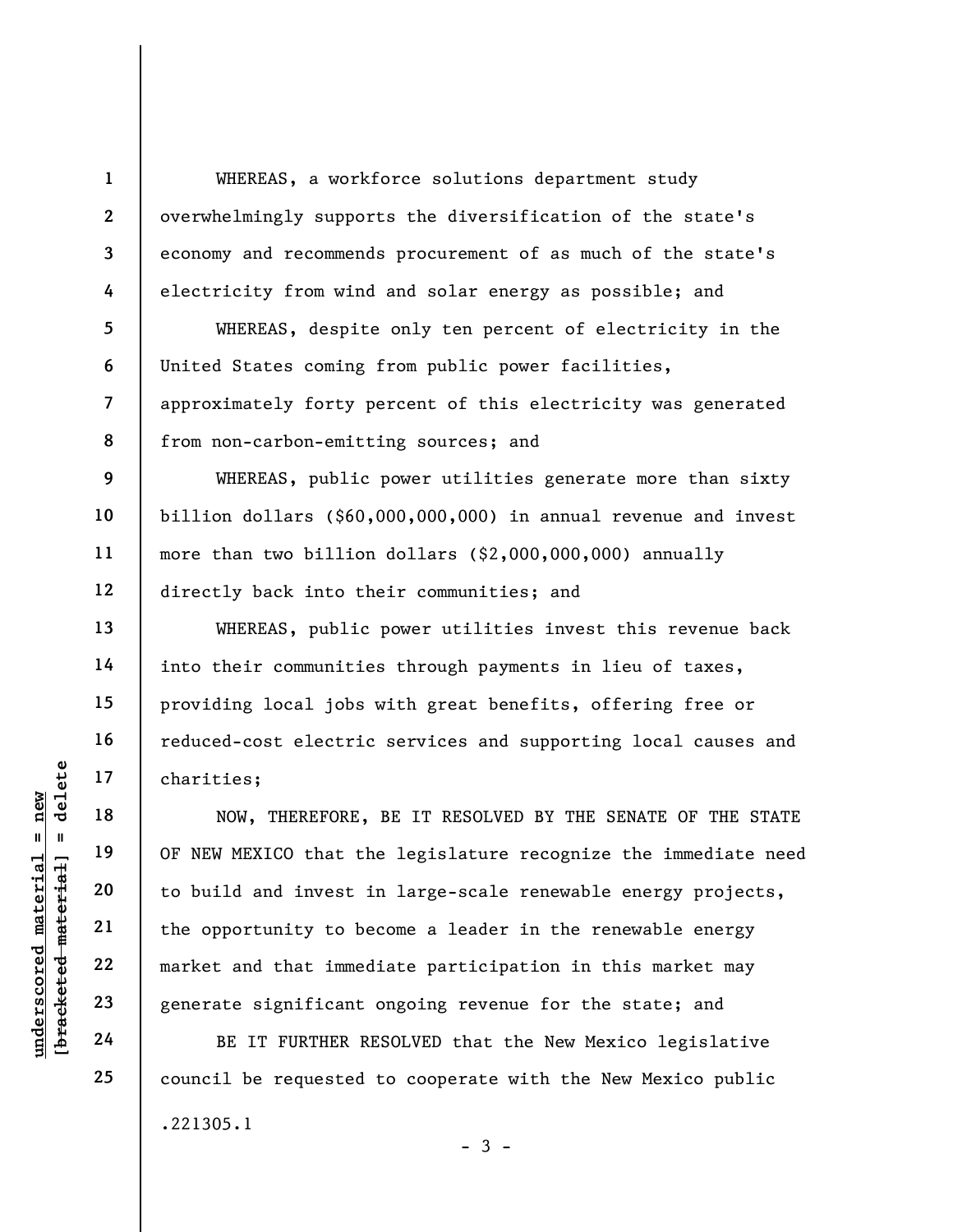regulation commission to investigate, pursue discovery and continue regulation to evaluate and determine if public power ownership for New Mexico would result in a net public benefit; and

BE IT FURTHER RESOLVED that the New Mexico legislative council, in conjunction with the public regulation commission, conduct and oversee a study to determine the public, ratepayer, environmental and economic benefits and costs and the technical feasibility of a state-level public utility model for New Mexico; and

BE IT FURTHER RESOLVED that the study be requested to explore how best to deliver electricity to consumers in light of the technological changes in electricity supply devoted to the generation and delivery of renewable electricity; and

UNDER 17 1 1 20<br>
UNDER 19 18<br>
UNDER 19 19<br>
UNDER 19 20<br>
UNDER 19 22<br>
UNDER 19 22<br>
UNDER 19 22<br>
UNDER 19 22<br>
UNDER 19 22<br>
UNDER 19 22<br>
UNDER 19 22<br>
UNDER 19 22<br>
UNDER 19 24<br>
OTHER 19 24<br>
OTHER 19 24<br>
OTHER 19 24<br>
OTHER 19 2 BE IT FURTHER RESOLVED that the public regulation commission and other stakeholders be requested to report to the legislative finance committee, the interim committee that hears topics related to water and natural resources and the interim committee that hears topics related to economic development and policy as to the progress of the study; define the potential viability of public power, including evaluation of the costs and benefits; identify best practices and lessons learned from other states' experiences in implementing public power or community choice energy; and define the best pathways for implementation; and

.221305.1

1

2

3

4

5

6

7

8

9

10

11

12

13

14

15

16

17

18

19

20

21

22

23

24

25

 $- 4 -$